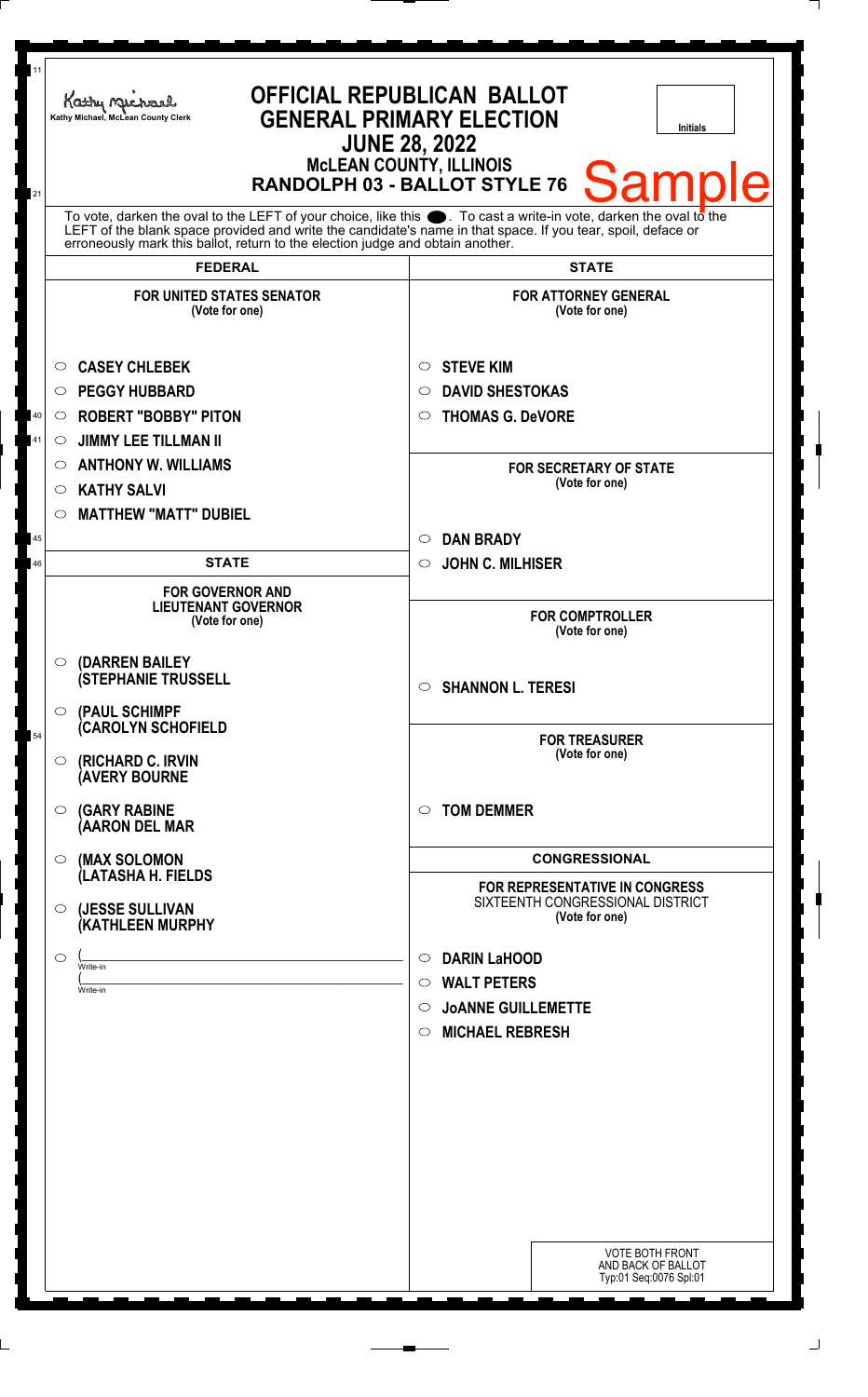| <b>OFFICIAL REPUBLICAN BALLOT - GENERAL PRIMARY ELECTION - JUNE 28, 2022</b>                                    |                                                                                                                                                                                                          |  |  |
|-----------------------------------------------------------------------------------------------------------------|----------------------------------------------------------------------------------------------------------------------------------------------------------------------------------------------------------|--|--|
| <b>LEGISLATIVE</b>                                                                                              | <b>JUDICIAL</b>                                                                                                                                                                                          |  |  |
| <b>FOR STATE SENATOR</b><br>FORTY-FOURTH LEGISLATIVE DISTRICT<br>(Vote for one)                                 | FOR JUDGE OF THE CIRCUIT COURT<br>ELEVENTH JUDICIAL CIRCUIT<br>(To fill the vacancy of the Hon. Scott Drazewski)<br>(Vote for one)                                                                       |  |  |
| $\circ$ SALLY J. TURNER                                                                                         | <b>CARLA BARNES</b><br>$\circ$                                                                                                                                                                           |  |  |
| <b>REPRESENTATIVE</b>                                                                                           |                                                                                                                                                                                                          |  |  |
| <b>FOR REPRESENTATIVE</b><br>IN THE GENERAL ASSEMBLY<br>EIGHTY-EIGHTH REPRESENTATIVE DISTRICT<br>(Vote for one) | FOR JUDGE OF THE CIRCUIT COURT<br>ELEVENTH JUDICIAL CIRCUIT<br>(To fill the vacancy of the Hon. Paul G. Lawrence)<br>(Vote for one)                                                                      |  |  |
| <b>DAN CAULKINS</b><br>$\circ$                                                                                  | <b>DON KNAPP</b><br>$\circ$                                                                                                                                                                              |  |  |
|                                                                                                                 | <b>AMY McFARLAND</b><br>$\circ$                                                                                                                                                                          |  |  |
| <b>COUNTY</b>                                                                                                   |                                                                                                                                                                                                          |  |  |
| <b>FOR COUNTY CLERK</b><br>(Vote for one)                                                                       | <b>PRECINCT</b>                                                                                                                                                                                          |  |  |
|                                                                                                                 | FOR PRECINCT COMMITTEEPERSON<br>RANDOLPH 03<br>(Vote for one)                                                                                                                                            |  |  |
| <b>KATHY MICHAEL</b><br>$\circ$                                                                                 |                                                                                                                                                                                                          |  |  |
|                                                                                                                 | <b>NO CANDIDATE</b>                                                                                                                                                                                      |  |  |
| <b>FOR COUNTY TREASURER</b><br>(Vote for one)                                                                   | <b>PUBLIC QUESTION(S)</b>                                                                                                                                                                                |  |  |
| <b>REBECCA C. McNEIL</b><br>$\circ$                                                                             | <b>RANDOLPH TOWNSHIP</b><br><b>FIRE PROTECTION DISTRICT</b>                                                                                                                                              |  |  |
|                                                                                                                 | Shall the Randolph Township Fire Protection District levy a<br>special tax at a rate not to exceed .10% of the value of all                                                                              |  |  |
| <b>FOR COUNTY SHERIFF</b><br>(Vote for one)                                                                     | taxable property within the district as equalized or<br>assessed by the Department of Revenue for the purpose of<br>providing funds to pay for the costs of emergency and<br>rescue crews and equipment? |  |  |
| <b>MATT LANE</b><br>$\circ$                                                                                     | $\circ$ YES<br>$\circ$ NO                                                                                                                                                                                |  |  |
| <b>REGIONAL OFFICE</b><br>OF EDUCATION                                                                          |                                                                                                                                                                                                          |  |  |
| FOR REGIONAL SUPERINTENDENT OF SCHOOLS<br>(DeWITT, LIVINGSTON, LOGAN AND McLEAN COUNTIES)<br>(Vote for one)     |                                                                                                                                                                                                          |  |  |
| <b>MARK E. JONTRY</b><br>$\circ$                                                                                |                                                                                                                                                                                                          |  |  |
| <b>COUNTY BOARD</b>                                                                                             |                                                                                                                                                                                                          |  |  |
| <b>FOR COUNTY BOARD MEMBER</b><br><b>COUNTY BOARD DISTRICT 2</b><br>(Vote for not more than two)                |                                                                                                                                                                                                          |  |  |
|                                                                                                                 |                                                                                                                                                                                                          |  |  |
| <b>BILL FRIEDRICH</b><br>$\circ$                                                                                |                                                                                                                                                                                                          |  |  |
| <b>JAMES SOELDNER</b><br>$\circ$<br><b>TYLER BAHAN</b><br>$\circ$                                               |                                                                                                                                                                                                          |  |  |
|                                                                                                                 |                                                                                                                                                                                                          |  |  |
|                                                                                                                 | YOU HAVE NOW<br><b>COMPLETED VOTING</b>                                                                                                                                                                  |  |  |
|                                                                                                                 | <b>VOTE BOTH FRONT</b><br>AND BACK OF BALLOT                                                                                                                                                             |  |  |
|                                                                                                                 | Typ:01 Seq:0076 Spl:01                                                                                                                                                                                   |  |  |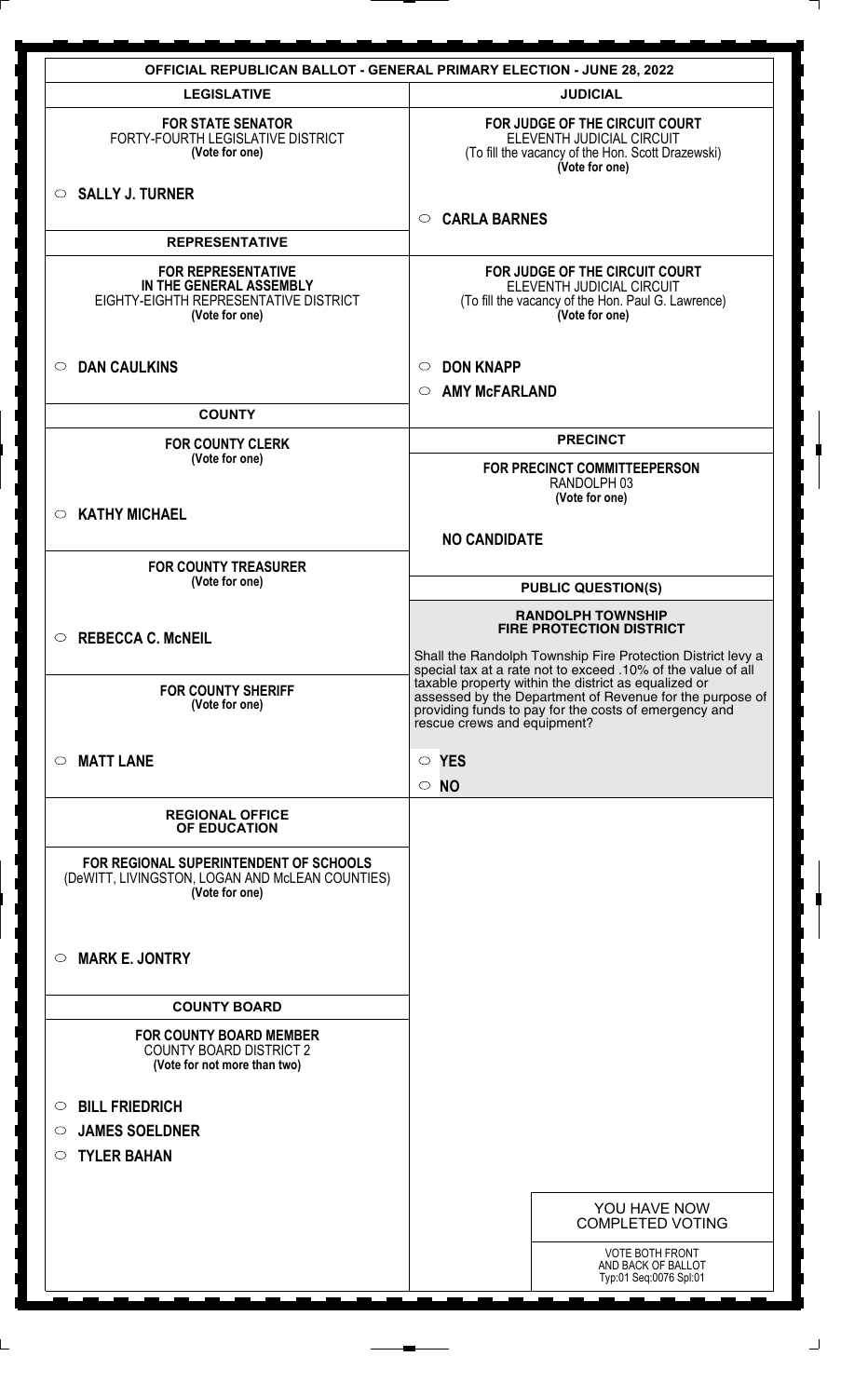| 11       | Kathy Michael<br>Kathy Michael, McLean County Clerk                                                                                                                                                                                                                                                                       | <b>OFFICIAL REPUBLICAN BALLOT</b><br><b>GENERAL PRIMARY ELECTION</b><br><b>Initials</b><br><b>JUNE 28, 2022</b><br><b>McLEAN COUNTY, ILLINOIS</b><br><b>Sample</b><br>RANDOLPH 03 - BALLOT STYLE 77 |
|----------|---------------------------------------------------------------------------------------------------------------------------------------------------------------------------------------------------------------------------------------------------------------------------------------------------------------------------|-----------------------------------------------------------------------------------------------------------------------------------------------------------------------------------------------------|
| 21       | To vote, darken the oval to the LEFT of your choice, like this $\bullet$ . To cast a write-in vote, darken the oval to the<br>LEFT of the blank space provided and write the candidate's name in that space. If you tear, spoil, deface or erroneously mark this ballot, return to the election judge and obtain another. |                                                                                                                                                                                                     |
|          | <b>FEDERAL</b>                                                                                                                                                                                                                                                                                                            | <b>STATE</b>                                                                                                                                                                                        |
|          | <b>FOR UNITED STATES SENATOR</b><br>(Vote for one)                                                                                                                                                                                                                                                                        | <b>FOR ATTORNEY GENERAL</b><br>(Vote for one)                                                                                                                                                       |
| 40<br>41 | <b>CASEY CHLEBEK</b><br>$\circ$<br><b>PEGGY HUBBARD</b><br>$\circ$<br><b>ROBERT "BOBBY" PITON</b><br>$\circ$<br><b>JIMMY LEE TILLMAN II</b><br>$\circ$                                                                                                                                                                    | <b>STEVE KIM</b><br>O<br><b>DAVID SHESTOKAS</b><br>◯<br><b>THOMAS G. DeVORE</b><br>O                                                                                                                |
|          | <b>ANTHONY W. WILLIAMS</b><br>$\circ$<br><b>KATHY SALVI</b><br>$\circ$<br><b>MATTHEW "MATT" DUBIEL</b><br>O                                                                                                                                                                                                               | <b>FOR SECRETARY OF STATE</b><br>(Vote for one)                                                                                                                                                     |
| 45       |                                                                                                                                                                                                                                                                                                                           | <b>DAN BRADY</b><br>$\circ$                                                                                                                                                                         |
|          | <b>STATE</b>                                                                                                                                                                                                                                                                                                              | <b>JOHN C. MILHISER</b><br>$\circ$                                                                                                                                                                  |
| 47       | <b>FOR GOVERNOR AND</b><br><b>LIEUTENANT GOVERNOR</b><br>(Vote for one)                                                                                                                                                                                                                                                   | <b>FOR COMPTROLLER</b><br>(Vote for one)                                                                                                                                                            |
| 51       | (DARREN BAILEY<br>$\circ$<br><b>(STEPHANIE TRUSSELL</b><br>$\circ$ (PAUL SCHIMPF                                                                                                                                                                                                                                          | <b>SHANNON L. TERESI</b><br>$\circ$                                                                                                                                                                 |
|          | <b>CAROLYN SCHOFIELD</b><br><b>(RICHARD C. IRVIN</b><br>$\circ$<br><b>AVERY BOURNE</b>                                                                                                                                                                                                                                    | <b>FOR TREASURER</b><br>(Vote for one)                                                                                                                                                              |
|          | <b>(GARY RABINE</b><br>$\circ$<br>(AARON DEL MAR                                                                                                                                                                                                                                                                          | <b>TOM DEMMER</b><br>◯                                                                                                                                                                              |
|          | (MAX SOLOMON<br>$\circ$                                                                                                                                                                                                                                                                                                   | <b>CONGRESSIONAL</b>                                                                                                                                                                                |
|          | (LATASHA H. FIELDS<br>(JESSE SULLIVAN<br>$\circ$<br>(KATHLEEN MURPHY                                                                                                                                                                                                                                                      | <b>FOR REPRESENTATIVE IN CONGRESS</b><br>SIXTEENTH CONGRESSIONAL DISTRICT<br>(Vote for one)                                                                                                         |
|          | $\circ$<br>Write-in<br>Write-in                                                                                                                                                                                                                                                                                           | <b>DARIN LaHOOD</b><br>$\circ$<br><b>WALT PETERS</b><br>$\circ$<br><b>JOANNE GUILLEMETTE</b><br>$\circ$<br><b>MICHAEL REBRESH</b><br>$\circ$                                                        |
|          |                                                                                                                                                                                                                                                                                                                           | <b>VOTE BOTH FRONT</b>                                                                                                                                                                              |
|          |                                                                                                                                                                                                                                                                                                                           | AND BACK OF BALLOT<br>Typ:01 Seq:0077 Spl:01                                                                                                                                                        |